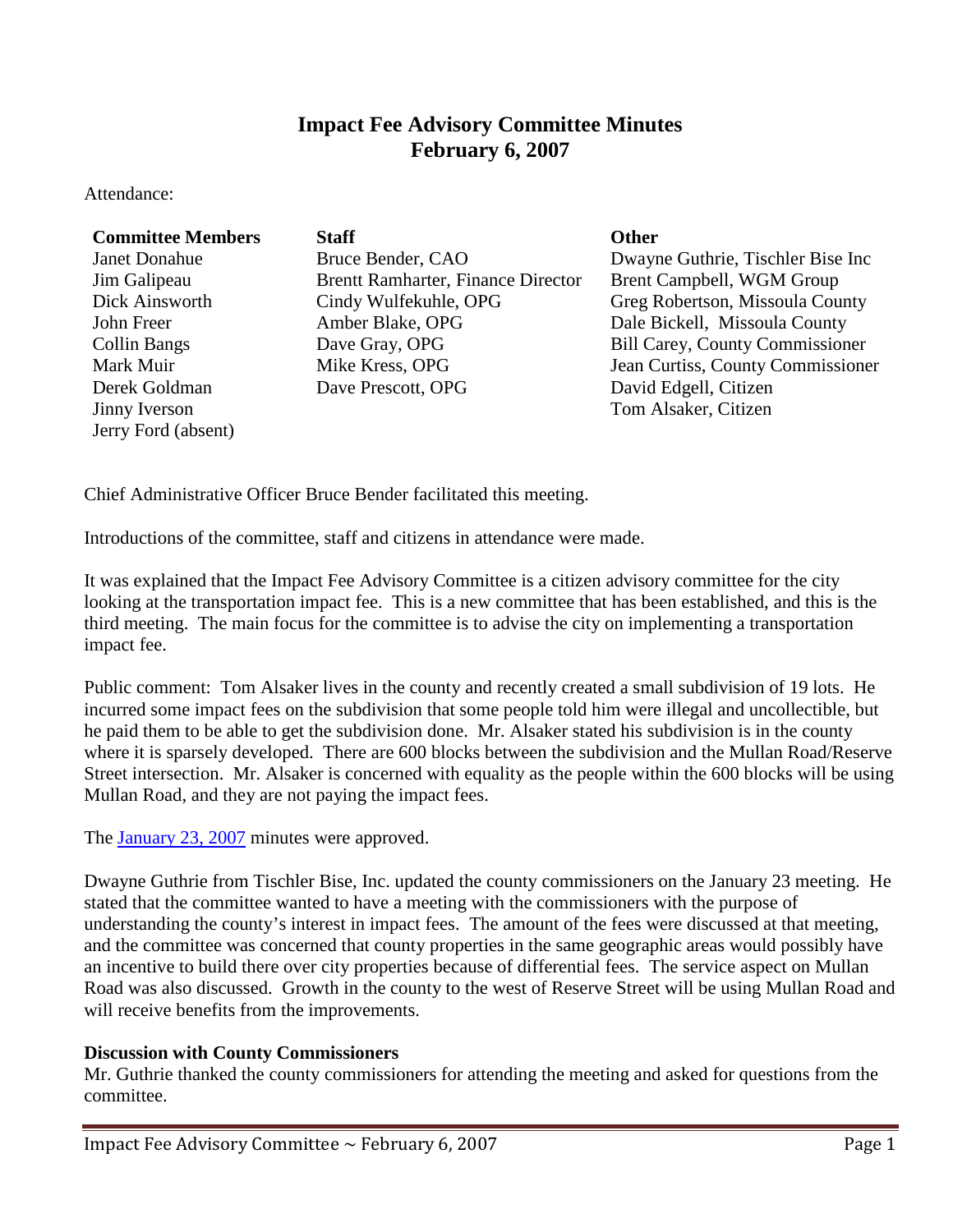Colin Bangs stated he has a couple of concerns. One, the city is talking about putting an impact fee in an area where most of the land is not in the city. The impact fee would only be paid by those annexed into the city, and existing lots would not have the impact fee. Second, in seeing Missoula grow and the struggle in providing affordable housing, the Mullan Road area is the last best hope to provide the type of building that can provide affordable housing -- not subsidized affordable housing, but housing for sale on the market that an average family can afford. If there is a strong incentive to subdivide into one-acre lots and build trophy homes as opposed to four to six units per acre, which lowers the price to where average families can purchase a home, the land will go toward one-acre lots. That would be very poor planning and a waste of land close to Missoula, and it will severely hurt affordable housing. Mr. Bangs thanked the Commissioners for coming to the meeting to discuss the impact fees.

Bill Carey agreed with Mr. Bangs about the poor planning to incentivize moving to the county with one-acre lots. He stated he is certainly willing to listen and communicate to see what the city and county can do together.

Janet Donahue stated that at the last meeting it was discussed that the Miller Creek area will have the same kind of issues. While the committee is focused on Mullan Road, it is a more long-term issue.

Jean Curtiss stated the county has not held any public hearings on impact fees. Even though the Tischler study was a joint effort, the county could not do anything further until the Public Works Department had their building inspection permits in place. Now that those are in place, the county is more in a position to have discussions on joint impact fees.

Bruce Bender asked if the county has discussed what kind of impact fees they would be implementing. Ms. Curtiss said police and fire were discussed. Mr. Carey stated that the county has been charging a mitigation fee, like they did with Phantom Hills residents. Ms. Curtiss said the Linda Vista area has also been charged mitigation fees. The county doesn't have any parks, so they will not be implementing a parks impact fee.

Jim Galipeau stated the City of Missoula keeps growing as properties are annexed, and will continue to grow, so Missoula County is shrinking. Jean stated the county is actually getting bigger because there are more people in less area. There are more roads being built within the county as well as new subdivisions being added. The population in Swan Valley has increased 24%, and it cost more to serve the areas farther out.

Mr. Bender asked what the intent of the county is regarding impact fees and what the timeline is. He asked if the county planned to implement impact fees this year now that the building permit process is in place. Dale Bickell said that after the legislative session is complete, the county will form an advisory committee. They are in the process of trying to recruit for that committee now. The plan would be to use a plan-based approach for certain projects, such as the Mullan Road area or Public Safety Building. They hope to assess fees for transportation (Mullan Road), Florence/Carlton schools, Frenchtown Rural Fire and the Public Safety Building this spring.

John Freer asked Mr. Guthrie what accommodations were made for the amount of traffic attributable to the county versus the city in the study. Mr. Guthrie said they used the long-range plan, which is a 25-year plan and was done for the whole urban area. Mr. Freer asked if there was a breakdown of shares with a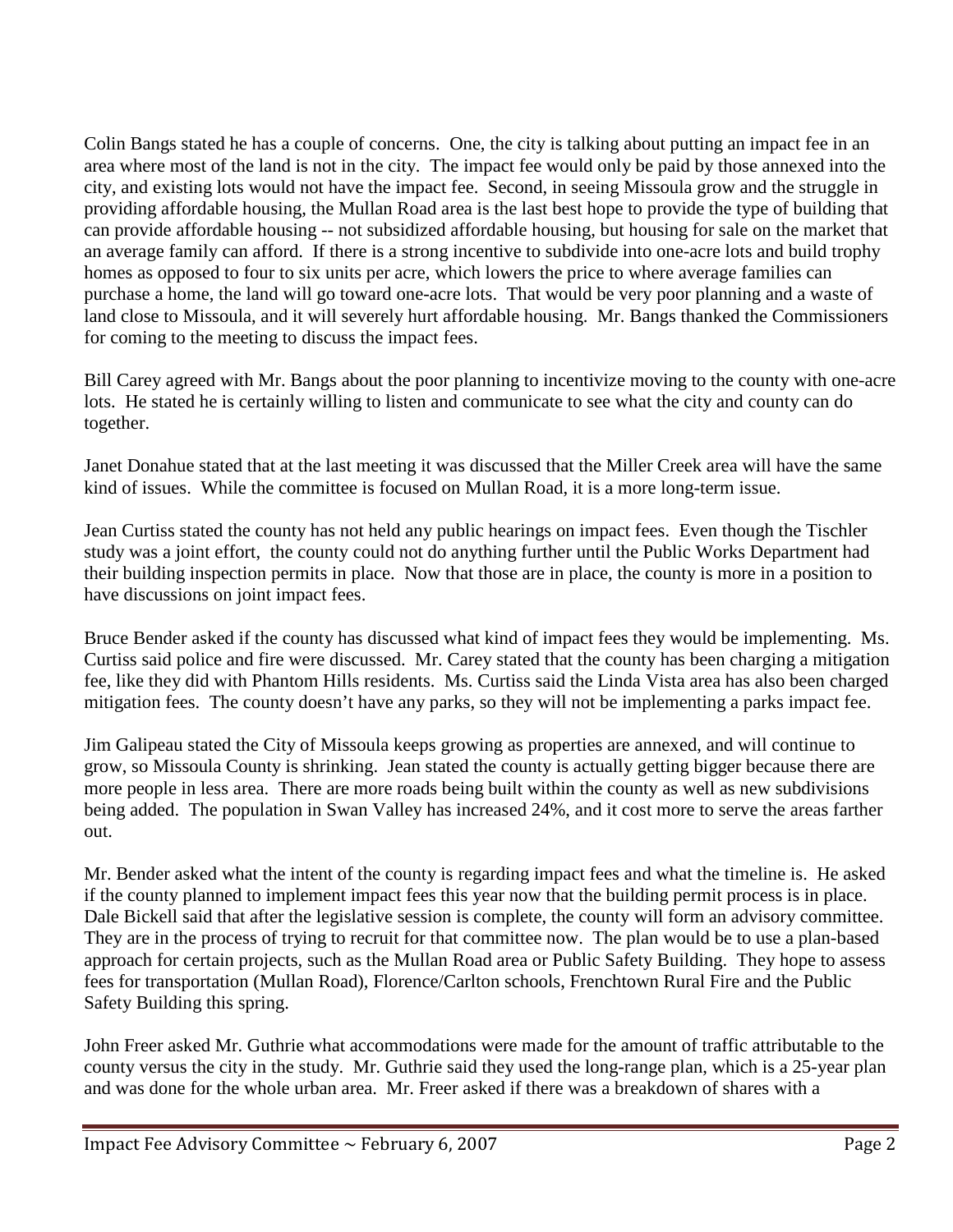percentage that would be attributable to the county, and Mr. Guthrie said allocation of the cost of the improvement have just been calculated for the city. Mr. Freer asked if any of the traffic count was attributed to the county, and Mr. Guthrie said the total design capacity was used and they were not concerned about city/county counts. Dick Ainsworth said it would add units that would be applied to the cost and in theory would lower the cost for everyone. Mr. Guthrie said it might go down a couple hundred dollars, but it would not be cut drastically. Mr. Bender asked about the service area the committee is talking about in the county. Mr. Guthrie said the city would have to decide what makes sense to be in the service area: out Mullan Road, out to Frenchtown, Kona Ranch Road bridge. Mr. Bender asked about going to the other side of the river, and Greg Robertson said it should stop at the bridge.

Mr. Bangs asked how it is taken into consideration that the same number of households continue to have more vehicle trips as time goes by, as the number of household trips has increased significantly in the last ten years. Mr. Guthrie said that was taken into consideration, as vehicle miles have been increasing faster than population. Brent Campbell said it is driven by land use.

Mr. Bangs asked if there is a possibility in setting up a joint Mullan Road Transportation District between the city and county. Mr. Bender said the study was a city/county study, and it would be simple to modify the study based on the numbers in the county and then suggest a fee. Mr. Bangs asked the county commissioners if the committee should work on something that could be taken to the county. Mr. Carey said they would be willing to look at what the committee puts together. Mr. Guthrie said the study excluded the Wye and airport area, as they are a different service area, and Tischler was trying to make sure the study and the fees that are being imposed benefit the users. Mr. Kress said that funding came from the transportation planning fund and was approved by the Transportation Policy Coordinating Committee (TPCC) As the contract manager for the consultant, he is asking that everything that is being decided be within the scope of the contract.

Mr. Robertson asked if it would be hard to augment the budget and get more funding. Mr. Kress said he would have to do an amendment to the work program and take it back to the committee for review and approval. Mr. Bender said that in the budget there is different money set aside for different phases and asked if money could be moved from those phases. Mr. Kress said the contract is a fixed fee, not a cost plus contract.

## **Define citywide impact fee methodology**

Mr. Bender mentioned the updated [Road Impact Fee Study,](ftp://www.ci.missoula.mt.us/Documents/Mayor/IFAC/2007/070206ImpactFeeStudy.pdf) dated February 6, 2007. The committee requested Mr. Guthrie spread the cost to all the various units, and he said there are modifications to the citywide fee. Mr. Guthrie stated on the Mullan Road area fee, he took out the \$1.5 million segment of George Elmer Drive across the airport property, which made the fees go down some. He also changed the growth share cost allocation. [Page 10](ftp://www.ci.missoula.mt.us/Documents/Mayor/IFAC/2007/070206ImpactFeePg10.pdf) in the study summarized the capital improvements. The total capital of the improvement program was \$20 million before and is now \$18,930,000. The growth share calculation increased per lane mile, but the lane miles decreased by taking out the segment of George Elmer Drive. The fees did go down slightly from \$3,655 to \$3,066. [Page 16](ftp://www.ci.missoula.mt.us/Documents/Mayor/IFAC/2007/070206ImpactFeePg16.pdf) shows the new fee schedule.

Mr. Ainsworth asked if the numbers are based on the citywide impact fee. Mr. Guthrie said the new fee schedule on [page 16](ftp://www.ci.missoula.mt.us/Documents/Mayor/IFAC/2007/070206ImpactFeePg16.pdf) is only for the Mullan Road area. The citywide methodology is in [Appendix C,](ftp://www.ci.missoula.mt.us/Documents/Mayor/IFAC/2007/070206ImpactFeeAppC.pdf) which starts on page 35. Mr. Guthrie did some additional work on the citywide fee per the last committee meeting. The fees have been calculated just to principal arterials, where before minor arterials were calculated. He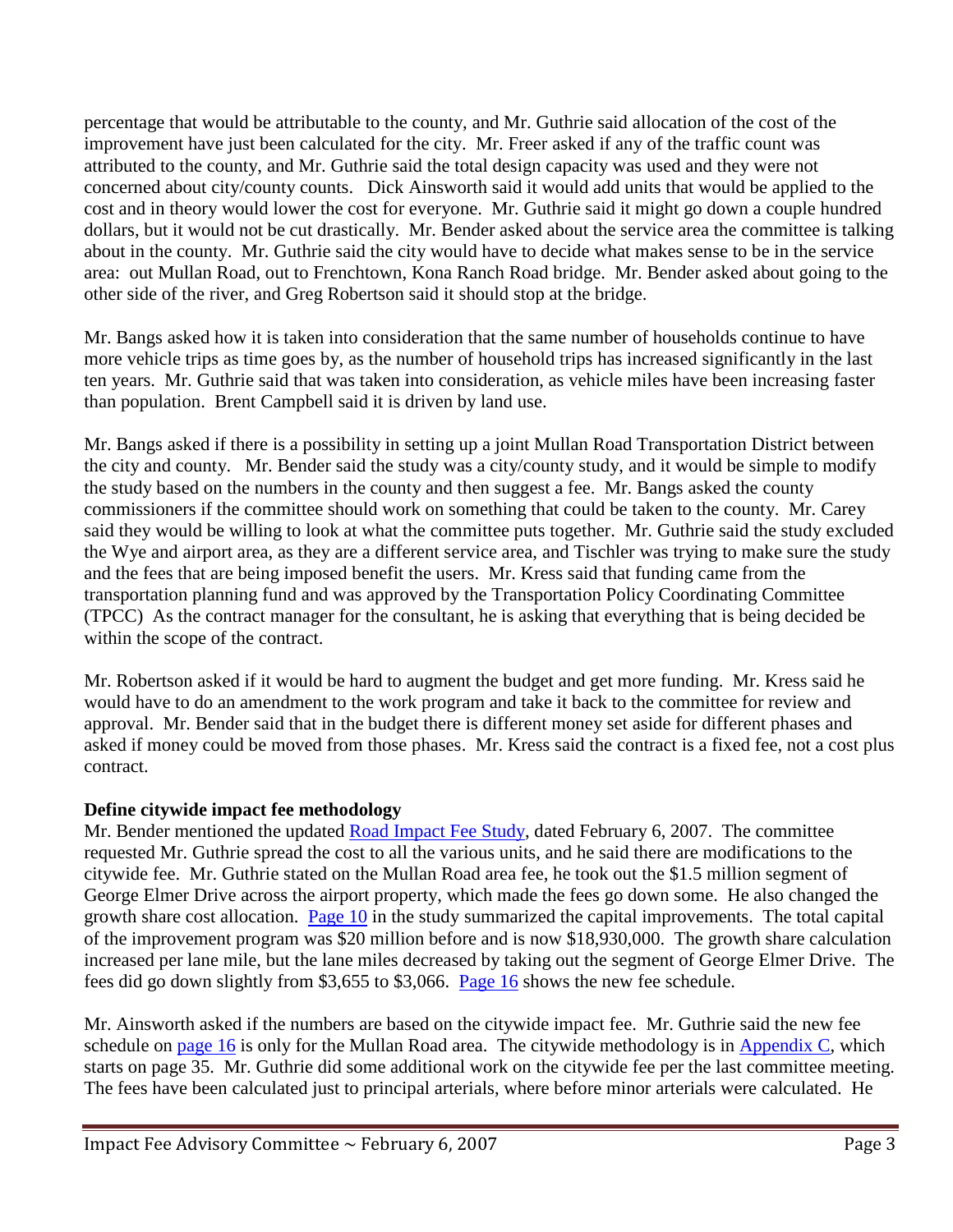was trying to reduce the lane miles but put intersections into the infrastructure standards. The data show that three intersections will need to be improved in the next five years. [Page 40](ftp://www.ci.missoula.mt.us/Documents/Mayor/IFAC/2007/070206ImpactFeePg40.pdf) shows the lane miles and that the city would need to add five lane miles of additional arterials, which Mr. Guthrie thinks is high. If the committee continues with a citywide methodology, they will need to work with Mr. Kress' staff on cutting back some of the principal arterials that are at or above capacity.

Mr. Guthrie asked if the committee is still interested in the citywide impact fee, and then he could work on refining it more. The main benefit for doing the citywide impact fee is that there are not the big deficits that there are when the plan-based method is used. There is also some flexibility with the citywide impact fee, which gives the city the ability to do improvements throughout the city instead of just one area. [Page 43](ftp://www.ci.missoula.mt.us/Documents/Mayor/IFAC/2007/070206ImpactFeePg43.pdf) shows the new fee for the citywide impact fee as \$2,326. Mr. Bangs asked if this number included Mullan Road, and Mr. Guthrie said yes. It is set up now as either a citywide fee of \$2,326 or a Mullan Road fee of \$3,066. Mr. Ainsworth said that with the citywide fee, the majority of the infrastructure is out Mullan Road. Mr. Guthrie said the city has to be able to justify the need for the improvements on Mullan Road and not use that money for improvements in other parts of the city. There should be at least some intersection improvements in other areas like the Rattlesnake. Mr. Kress reminded the committee that impact fees cannot be used to correct deficiencies.

Mr. Freer asked how the city would prioritize the projects to determine the distribution of money. Mr. Bender said that it goes through the CIP process and the projects are ranked. Mr. Freer asked that with the CIP, can certain target projects be paying a higher percentage? Mr. Bender said that the Mullan Road project could be attained as a separate fee and then the citywide fee would be different. Mr. Kress said the transportation plan would be used to identify target areas.

Mr. Guthrie asked the committee and staff to identify specific improvements if the citywide impact fee will be used. Mr. Bender asked Mr. Guthrie if those improvements need to be identified prior to creating the fee. Mr. Guthrie said no, but it would make citizens comfortable knowing what intersections would be improved and where lane miles would be added. Mr. Bender said the CIP already lists improvements that need to be done but that money is not allocated to the projects. The growth would be what determines the priorities.

Mr. Galipeau asked how long the fee is good for. If the fee starts at \$3,066, or citywide of \$2,326, what does it take to change it at a later time? Does that amount stay on the books for the next ten years? Mr. Guthrie said that fee would only be paid for a year or two until more engineering design work is done to get ready to build it. Once that is done, and the cost will probably be higher then, the fees would be adjusted. Mark Muir asked if it is only adjusting for inflation, and Mr. Guthrie said yes unless the plan changes for what is being built. Mr. Galipeau asked if City Council will make the final decision on what the amount is, and Mr. Bender said yes, according to the ordinance. The current impact fees have been in place for two and a half years and have not increased.

Mr. Ainsworth asked if it was determined to do the citywide fee, what does that do for the county agreeing to a joint fee? Mr. Bangs said he thought it would keep the county from doing a joint impact fee. The more he has thought about the citywide fee, the less he likes it because it does not solve the Mullan Road problem. Most citizens will not pay the impact fee for Mullan Road when they are building in another area of Missoula.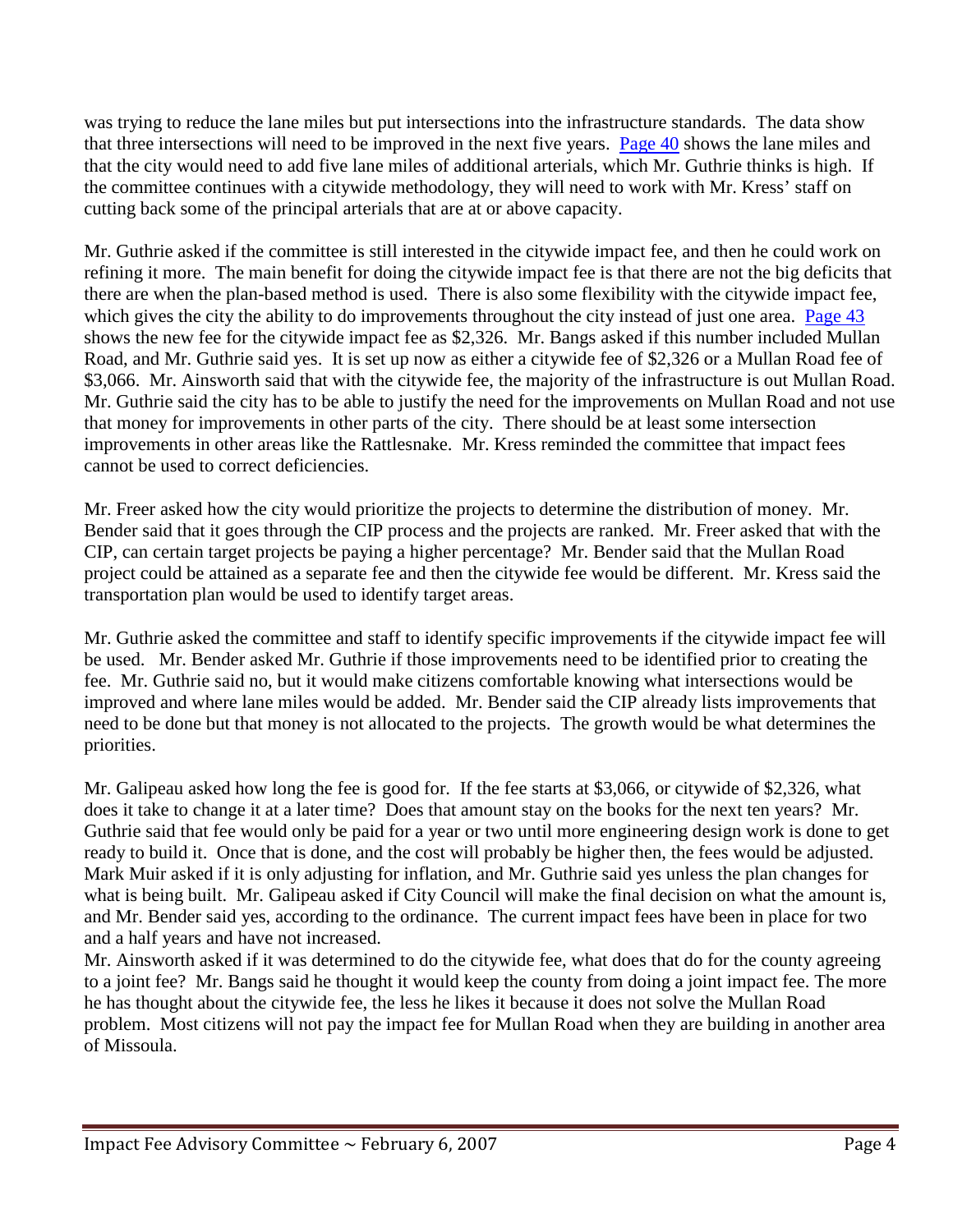Mr. Bangs also spoke on the local option tax and asked members of the committee to contact the legislators supporting the tax. He stated that money needs to come from people out of state and out of town who use the facilities and infrastructure in Missoula. He also stated that the committee should concentrate on a joint city/county transportation district to cover the Mullan Road area.

Mr. Kress stated he would prefer the citywide impact fee because he is concerned about a leapfrog system if an impact fee is only done in one area at a time. Also, there are other areas in Missoula that are still growing. If there is a system for where the next improvements are to be done, citizens can see that. If building permits are monitored, that will show where money is being generated and then the money can be proportioned to that area. Mr. Campbell said the citywide fee would keep from breaking the city into smaller districts and doing a study on each one. Mr. Bangs stated he is not against a citywide impact fee in the future, but with the option to do a joint impact fee with the county; that is what needs to be focused on now. Janet Donahue said that both could be done, maybe Mullan Road first and then a citywide fee. Mr. Campbell said if the local option tax does not pass the Legislature, a local option gas tax could be voted into place.

Mr. Bender asked the committee if they were at the point to make some advisory recommendations. Mr. Bangs suggested the committee move forward in working on a joint city/county transportation area on Mullan Road. Mr. Muir asked if it could be considered just west of Reserve Street, which would include the 3<sup>rd</sup> Street and Target Range areas. There are similarities in those areas to the Mullan Road area. This would be a joint city/county study for west of Reserve Street and then retain the ability to have the remainder of the city addressed as a citywide fee.

Mr. Carey asked how the committee would go about looking at the joint city/county committee. Would there be a subcommittee formed? Mr. Bender said this is a city advisory committee, and they will advise the city to work with the county agencies. Mr. Carey asked when the committee will be ready to propose a structure of some kind. Mr. Bender said the city is ready with the study that was done, and, it could start being implemented. If the county decided to do a joint fee, the study would need to be modified a little bit and would probably bring the cost down a little.

Mrs. Donahue stated that one concern for Brentt Ramharter is having something that could be put in the FY 2008 budget. If there was a placeholder number, the budget could be amended once the actual number is known and Mr. Ramharter agreed.

Mr. Freer stated that he understands the issues with allocating funds with the citywide fee. He stated that only doing an impact fee in one area is like putting a big Band-aid on one section of the problem. One of the main concerns is the amount per household to affect just one localized area. He asked what avenues there are other than the local option tax or citywide impact fees, to think about mitigating some of the cost involved. Mr. Bender said historically gas tax funds have been used. The problem with those funds is that with inflationary cost that the city was incurring, and the gas tax funds have not increased with those, so there is less for big improvements. A lot of the gas tax funds were used on South Avenue, and the city has not been able to recover from that. What is received annually in gas tax funds is being used just for maintenance. SIDs are the other option, which again is a property tax assessment. Mr. Campbell said another option is for voters to vote in a 2-cent gas tax. The city tried it in 1995 to build north Reserve Street, and it failed. Mr. Bender said the problem with that was that it was only for one area. If the city tried it again, it would be for diverse projects throughout the community. Mr. Ainsworth asked what kind of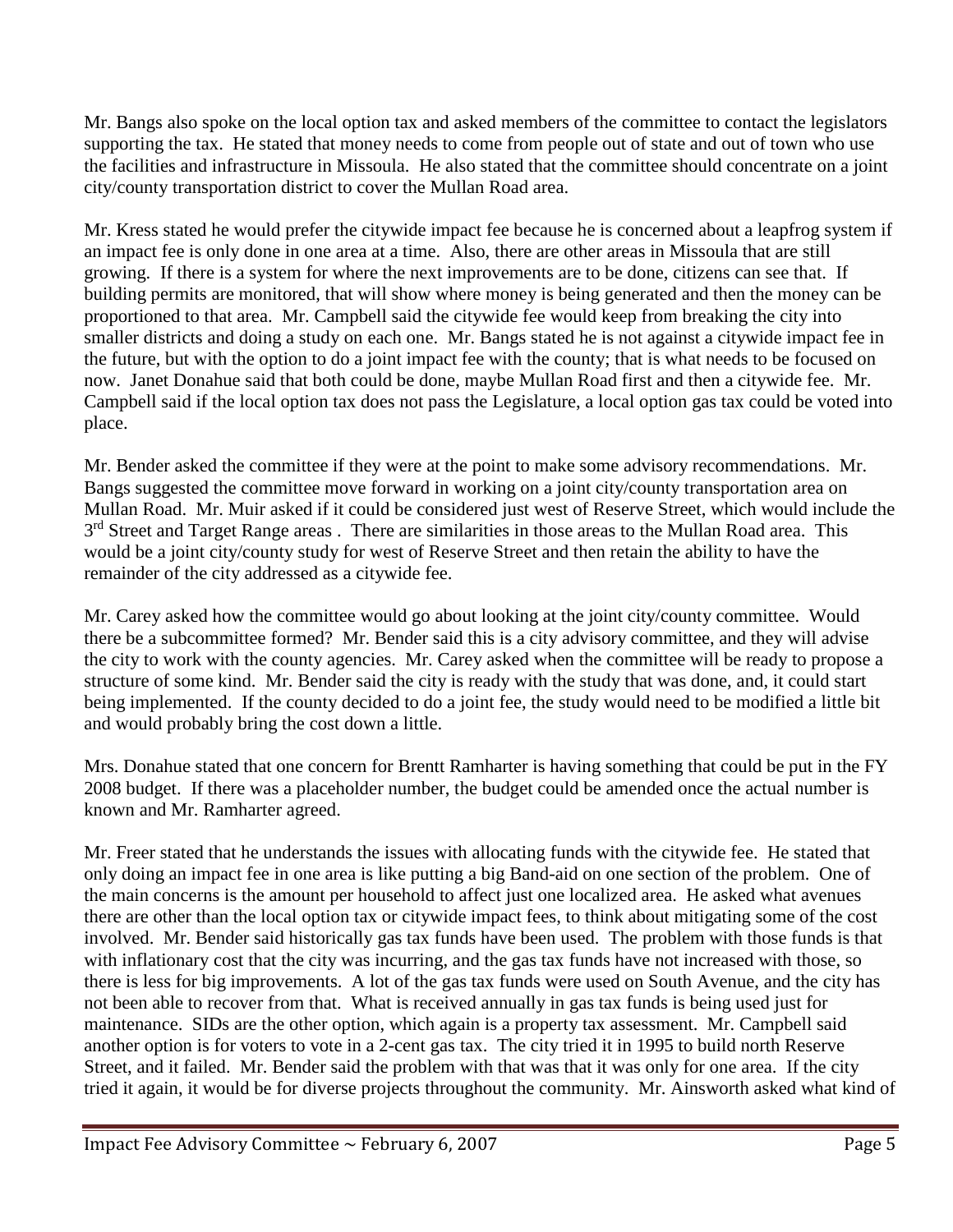money that would generate. Mr. Bender said it would be about \$5 million countywide, and it does have to be a countywide fee. He also said the city is not confident that it would pass the vote. Mr. Galipeau asked if the area-wide impact fee would be assessed only on new construction, and Mr. Bender said yes. There are certain parameters in the current ordinance about remodeling and increasing the capacity of living space.

Mr. Goldman said he is also concerned about the citywide fee because it could cause a disincentive for development. He is leaning toward the area-wide fee and then waiting for the county to decide if they want to do a joint city/county fee. Mr. Ainsworth asked when the county might determine if they want to do the joint fee. Mr. Bickell said the county's goal is to have a decision made before the building season. Mr. Ainsworth said that is fairly soon, so it would be good for the committee to wait until that time.

Mr. Bender asked the committee if they would want to wait and see what the county does. Ms. Donahue asked Mr. Ainsworth if he was talking about a citywide fee, and Mr. Ainsworth said the area-wide. Mr. Bangs said if the committee can get the county information on whether they want to do a joint fee, then proceed forward, that would be best as the committee should know what the county wants to do before proceeding. Mr. Goldman asked the county what the minimum time would be before the committee would know. Mr. Bickell said a lot of it is based on successful recruiting for their committee.

Mr. Bender asked for a simple vote regarding what option the committee wanted to move forward with. The final vote was six to two in favor of the citywide fee.

Mullan area only – Mr. Bangs and Mr. Goldman Citywide – Ms. Donahue, Mr. Galipeau, Mr. Ainsworth, Mr. Freer, Mr. Muir, Ms. Iverson

Mr. Bender asked the committee how they would want to start implementing the citywide fee. Does the committee want to try to do both at the same time, the Mullan area and the citywide or one then the other? Mr. Galipeau wanted clarification that Mr. Bender thought there would be a citywide fee and then a separate fee for the Mullan Road area. Mr. Bender clarified with the committee that there was one fee for the whole city, not having a higher fee for the Mullan Road area. Mr. Muir talked about equality and said he feels that the county fee might come up to what the citywide fee would be. For building encouragement, the lower fee, if it is assessed to everyone on the valley floor, would come out closer to what is being talked about. Mr. Goldman asked why people in the city should have to pay for the Mullan Road area. Mr. Campbell said funds have to be proportioned throughout the geographic area, and a lot more money can't be spent in one area over another. Ms. Donahue said it will be driven by the CIP, and Mr. Muir stated the city could ask the county for funding for the Mullan Road area because they will be collecting fees that are contributable to the impact fee.

Mr. Campbell said that one-third of the revenue has to go to the Mullan Road area per year. Mr. Ainsworth asked if that amount of money would still get the work done. Mr. Ramharter said it would be a little slower on the building as all the work could not be done at once. Mr. Campbell said the city could bond it and then pay the bonds, which would allow all the work to get done at one time. Mr. Bender said the intersections are the most important, so they would be built first.

Mr. Bender asked for the consensus of the group. If the city implements a citywide fee, it will be the same amount for everyone and not have the Mullan Road area separated out. Mr. Galipeau said most everyone goes everywhere in Missoula. Everyone is using the roads, everyone should pay. Mr. Goldman disagreed with Mr. Galipeau because people living on the other side of town are not using the same amount of